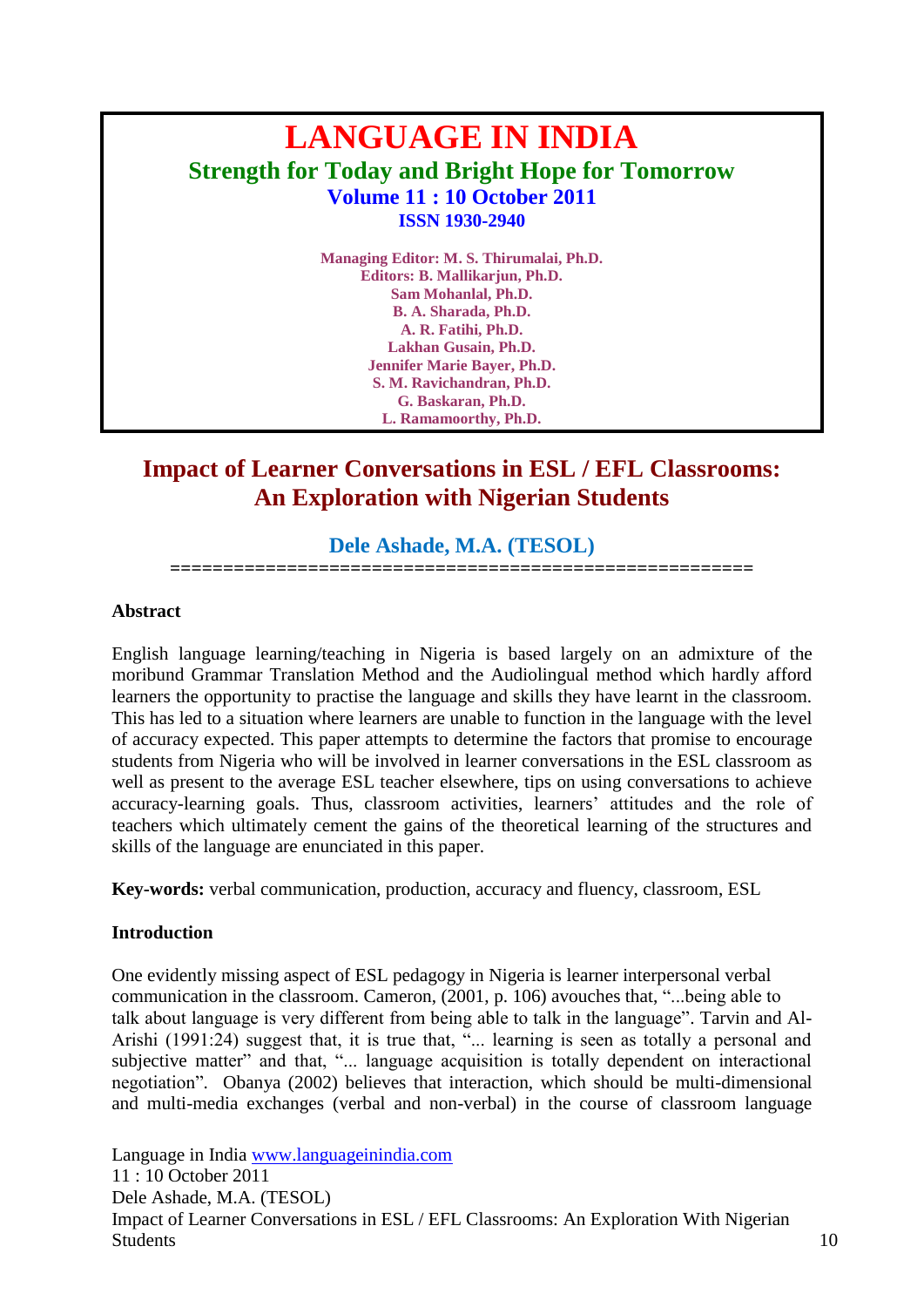teaching and learning activities, is obviously absent in Nigerian schools. He concludes that teachers prefer frontal teaching which is characterised by:

- a high dependence on textbooks as the exclusive teaching learning materials;
- reading aloud by the teacher, followed by recitation and imitation-reading round the class by the learners;
- very little premium placed on the primacy of oracy and communicative practice in language teaching and learning;
- an undue rush to finish teaching lessons in the textbooks; a rush towards fulfilling the syllabus contents and, devotion of a considerable amount of time to practising examtype skills.

These, he claims, might not help learners to grow in the language to fulfill their daily communicative functions.

In the TESOL community, several theories and methods of language learning have been propounded and championed by exponents. They were also experimented by the TESOL professional community. There had been a search in the last century for a single method of teaching learners of English. In his review, Stern (1985) sees this as a cycle without an end and Marckwardt (1972) thinks it has been an unstable process of reaching the goal of professional English language teaching which has kept going back and forth.

The search for one, single method of teaching learners saw the emergence of the Audiolingual approach (Fries, 1945; Lado, 1964). This was about the first approach and response to English language teaching and by 1967, it had dominated language teaching in the United States for over two decades (Celce-Murcia, 1991).The Grammar Translation method principally used the principles of grammar learning as a means of language learning. According to an account by Brown, (2002), the Direct Method championed by Charles Berlitz was also influential. This account traces the emergence of the Audiolingual Method, to the 1940"s. The Cognitive Code Learning method was followed by the Silent Way, Suggestopedia, Total Physical Response and other ones. This search reached a climax in the 1980s. At this time it had become almost completely clear that not a single method could take care of the learning needs of all language learners.

Traditionally, in Nigeria, classrooms used to be considered places where teachers imparted knowledge and students received knowledge while the teacher and books were considered the main authoritative sources of knowledge. The Grammar Translation method is used in both government schools and private continuing education centres in ways that relax the rigidity of robotic learning procedures. In schools, English is taught entirely in English to impart grammatical skills (as a major pedagogical focus), except for a negligible number of times when a teacher deliberately interpolates teaching with vernacular. A lot of vocabulary is practised in drills and less attention is given to pronunciation. Consequently students from Nigeria have a good memory of certain vocabulary items and fairly reliable knowledge about basic grammatical rules. However, since the teaching methodology is teacher-centered, attention is shifted from the learners to the teacher who is almost always in the centre of the speech act while the lesson lasts.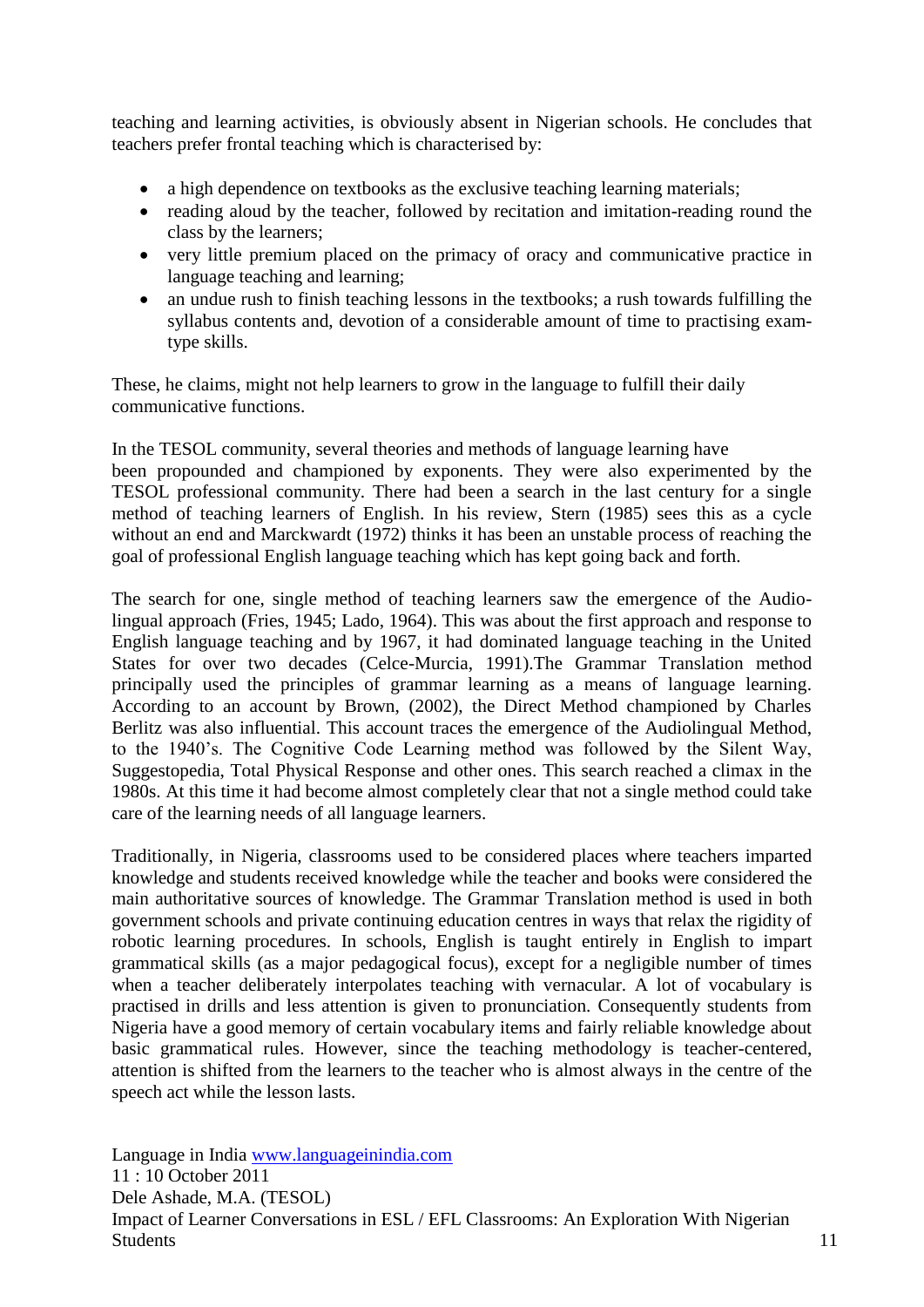Gradually, the Grammar Translation Method and Audiolingual method are giving way to some measure of Communicative Language Teaching, even though this is done with, in most cases, learner verbal interaction or interpersonal oral communication, in the classroom. Since English is the National Official Language in Nigeria, learners have some measure of confidence to speak out but limitedly so in spontaneous practice. Since the first learning experience of students in Nigeria is teacher-centered, they are still accustomed to memorizing vocabulary, sentences , grammatical rules and they hesitate to interact much with teachers in the English language classroom. Consequent upon this, it is not uncommon for students from Nigeria to keep silent in the classroom unless they are called on by the teacher.

Although successive ESOL teaching methods above had been useful at some points, they had fallen short of the needs of teachers and learners. Since their failure, many professionals, for example, Prabhu (1990), Canagarajah (2005) and Clarke, (1994) have thought that the circumstances of the different learners of English should be considered before any further theories should be fashioned. As such, researchers tend to have bent to this position, or responded to this challenge by coming up with the Communicative Language Teaching option which emerged in the 1980"s.

#### **Conversation as a Means of 'Production'**

Conversing in the language classroom could be just a little less than Task Based Learning Ellis (1993). Task-based language learning, according to Ellis (2003, p. 243) involves "consideration of the stages or components of a lesson that has a task as its principal component". Task based learning is structured in a way that it has three principal phases that attempt a chronology of a task-based lesson. Many designs, for example, Willis, 1996; Lee 2000; Skehan 1996 and Prabhu, 1987, reflect this structure.

Usually, the first phase is a pre-task, the second, 'during task' and the third,' post-task'.

This is somehow analogous to the PPP principle in the Communicative Language Teaching theory. A feature common to both is the aspect of the practical demonstration offered the learners under these teaching dispensations. In the case of learner conversation in the language classroom, learners offer one another practical demonstrations of the language skill just taught them. The facilitator-teacher also being a part of most occasions of the "conversation" reserves custodial role, to observe, correct and ensure that learners practically benefit from the guidance offered by the teacher. On the other hand, CLT is an approach based on extensive learner participation in speaking and carrying out diverse communicative activities in the classroom. Whereas CLT is a potentially effective language learning method, it is necessary to establish its suitability to the learners in their unique circumstances (Kumaravadivelu, 1994; 2001).

Though learners may acquire some linguistic knowledge and skill mainly through listening, many scholars avouch that interpersonal communication plays a very important role in language learning. According to Mitchell and Myles (1998), from the perspective of the Interaction Hypothesis, collaborative efforts between more and less fluent speakers should be very useful for language learning. Their struggling to maximize comprehension and negotiate their way through trouble spots helps fine-tune L2 input and encourage learner development. Johnson (1995) states that students" participation has effects on the ways in which they use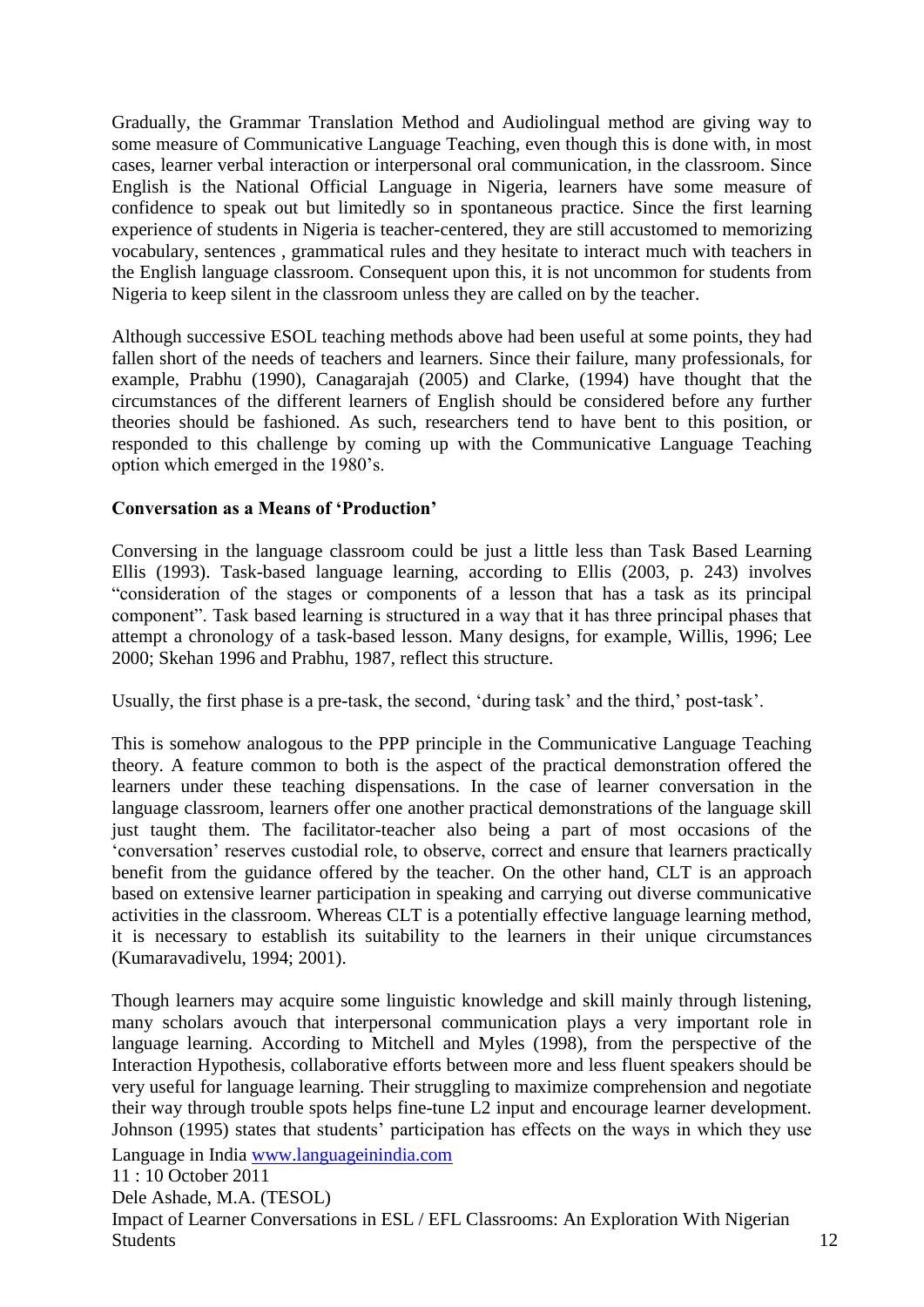language for learning in the classroom. Learner interactive oral communication in the classroom enhances producing a much larger variety of speech acts and engaging in the negotiation of meaning (Carter and Nunan, 2001). Moreover, student interaction in classrooms not only affects their language acquisition chances but also contributes a lot to the dynamics of communication in language classrooms (Johnson 1995).

Generally, students are hesitant to participate in classroom conversation activities in many English learning classrooms. Interpersonal, verbal communication is important for students as it is a major way in which to express their knowledge in the classroom and practically use it outside it. Rivers (1994:7) states that students in so many classes know much but cannot use what they know to express their own meaning. That is one reason the teacher needs to encourage the students to communicate orally.

The Communicative Language Teaching approach looks not only at language forms, but also at what people do with these forms when they want to communicate with each other. Conversing with peers in the classroom opens up a wider perspective on language learning. As Littlewood (1981) points out, it makes us more strongly aware that it is not enough to teach learners how to manipulate the structures of the foreign language. They must also develop strategies for relating these structures to their communicative functions in real situation and real time. Therefore conversations provide learners with ample opportunities to use the language themselves for communicative purposes in ESL classrooms. In language classrooms, as Kramsch (1994:17) points out, students use the words and structures that they have learnt to communicate, and "this internal context of language brings about an interaction created by teachers and learners".

Dialogues and other forms of conversations require "speech acts" (Malamah-Thomas 1991:146, 38). This emphasises the symbiotic and reciprocal nature of verbal communication. In this regard, learner conversation may not even be limited to student-student interaction but may extend to student-teacher oral communication. Only when an oral response is given by an interlocutor can it be considered a conversation.

### **Factors Influencing Learner Interpersonal Oral Communication in the Classroom**

Interpersonal, oral communication plays an important part in the language learning classroom as it gives students the opportunity to produce "the language they have learnt or casually absorbed" (Rivers 1994:4). The underlying factors which shape interaction in the classroom are teacher and learner beliefs, social and cultural background of the teacher and learners, and the psychological aspects of second and foreign language learning. This provides further insights into the complexities of classroom interaction. Tsui, cited in Carter and Nunan (2001) enunciates observable tasks: teacher talk, student talk and unobservables --- teachers" and learners" psychological states, which include beliefs, attitudes, motivations, selfperception and anxiety; learning styles and cultural norms. This paper focuses on both, above. Below are some factors that influence learners' participation in interpersonal, oral communication in the classroom.

### **Teachers' Knowledge and Beliefs**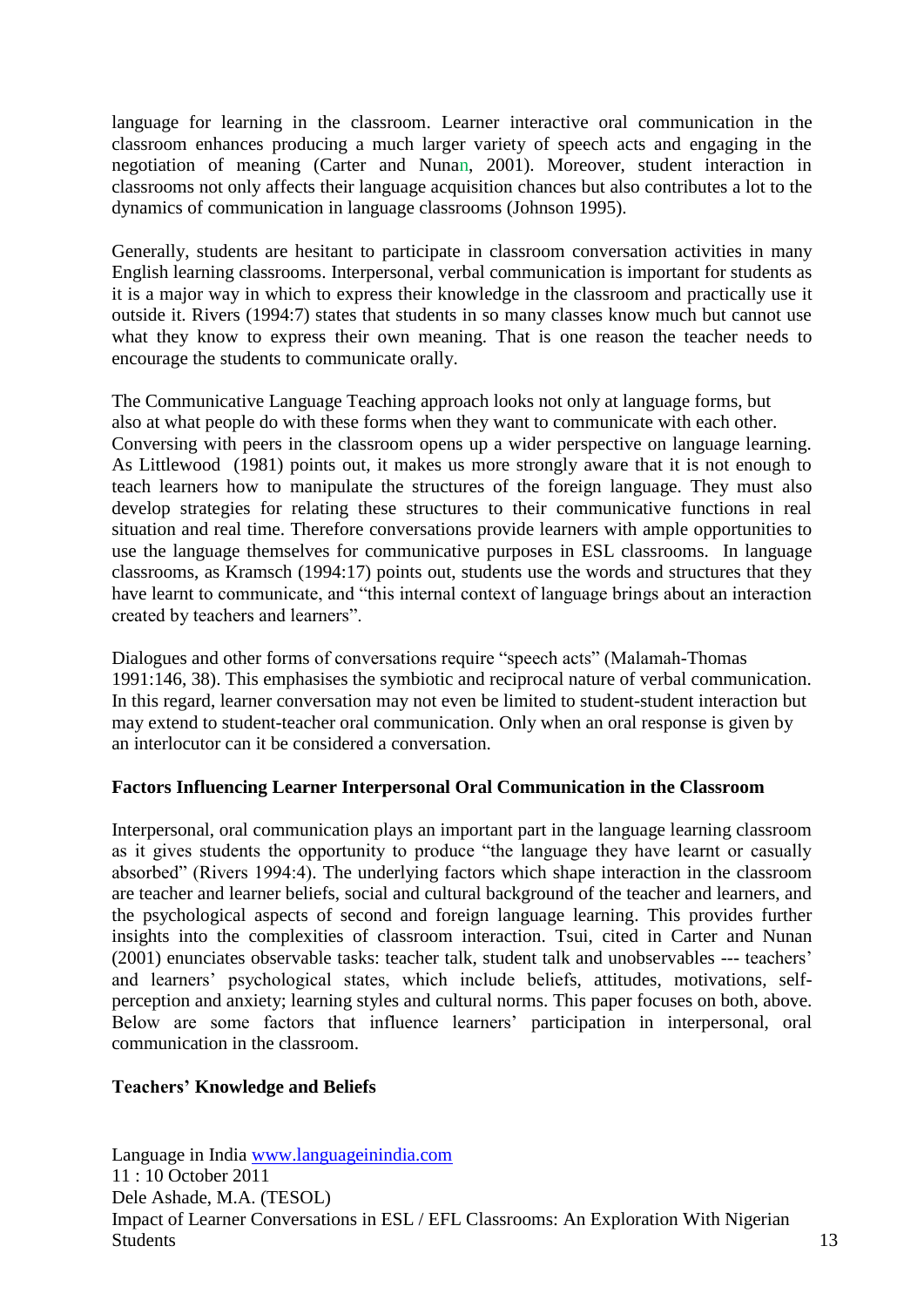It is important to consider what teachers of ESOL (should) know about teaching learners in general and in particular, about teaching skills. This includes what they believe about language learning and their classroom practices in regard to teaching their learners ESOL literacy. As Faerch (1985) points out, "the interaction between the personal realities of attitudes, behaviour and environment is a vital factor in determining success or otherwise on a given task". In the strict context of language learning, Tschannen-Moran and Woolfolk (2001) say that teachers" beliefs greatly determine the extent of their students" achievement.

As Borg (2003) points out, teacher attitude encompasses a range of psycho-social constructs including what language teachers think, know and believe and its relationship to instructional decisions and practices. ESOL literacy teaching as an important aspect of a teacher"s belief requires good knowledge about the various methods of teaching learners. Wray (1993) thinks that every teacher-in-training should be taken through training methodology and approach to teaching.

An important influence on teacher"s attitude is Knowledge About Language, (KAL) Chandler (1988:23), after a study described the attitude of teachers of language in the United Kingdom as of "confident ignorance". Teachers' beliefs about language teaching include how they believe foreign languages are learnt. Borg (2003) suggests the need for language-teacher preparation programmes to dedicate substantial time to the development of trainees" declarative knowledge in language teaching. Teacher's beliefs can create motivation, interest, and positive attitude for learners in language learning. Richards and Lockhart (1994) describe teachers" belief systems in terms of the goals, values, and beliefs which teachers hold in relation to the content and process of teaching, and their understanding of the systems in which they work and their roles within it. These beliefs and values can create a background to teachers" decision making and action which play an important role in classroom behaviour.

Kindsvatter, Willen and Ishler (1988 cited in Richards and Lockhart 1994) suggest belief systems are derived from a number of different sources:

1. The teacher"s own experience as language learner. All teachers were once students, and their beliefs about teaching are often a reflection of how they themselves were taught. For example, a teacher who experienced communicative language learning with much interaction would appreciate it and like to apply that kind of pedagogical approach to his teaching classroom.

2. Experience of what works best. For many teachers, experience is the primary source of beliefs about teaching. A teacher may have found that some teaching strategies work well and some do not. For example, letting the student individually answer teacher"s questions makes them tense, but group work and pair work lessens their anxiety and encourage them to participate enthusiastically.

3. Established practice. Within a classroom certain teaching styles and practice may be preferred, for instance, learner-centered learning, which promotes learner autonomy.

Language in India [www.languageinindia.com](http://www.languageinindia.com/) 4. Personality factors. Some teachers have a personal preference for a particular teaching pattern, arrangement, or activity as it matches their personality. An

11 : 10 October 2011 Dele Ashade, M.A. (TESOL) Impact of Learner Conversations in ESL / EFL Classrooms: An Exploration With Nigerian Students and the students of the students of the students of the students of the students of the students of the students of the students of the students of the students of the students of the students of the students of t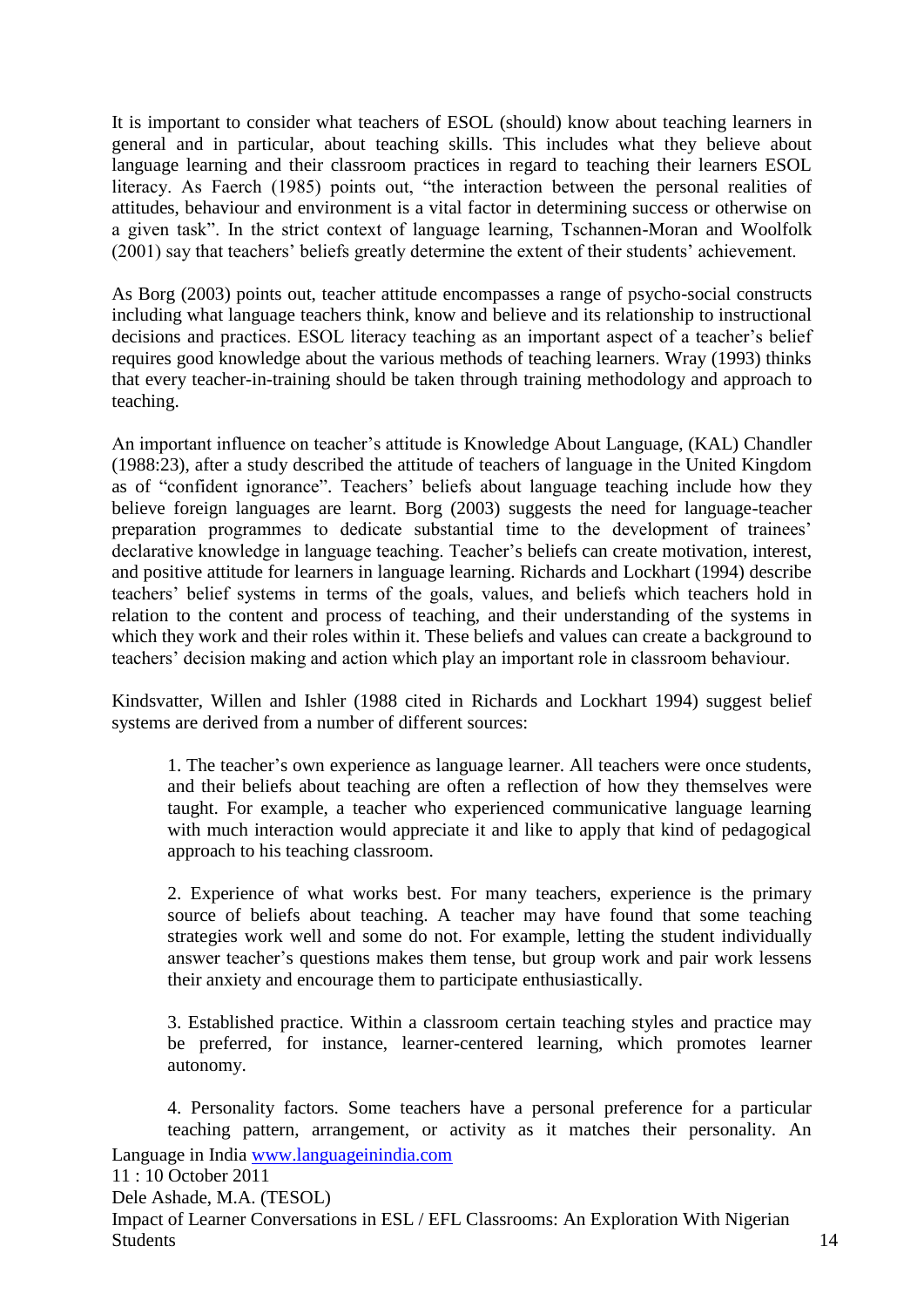extroverted teacher, for example, might like to do a lot of drama in his conversation classes because he is an out-going kind of person and it suits the way he teaches.

5. Educationally based or research-based principles. Teachers may draw on their understanding of a learning principle in psychology, second language acquisition, or education and try to apply it in their classrooms.

6. Principles derived from an approach or method. Teachers may believe in the effectiveness of a particular approach or method of teaching and consistently try to implement it in the classroom. For example, a teacher's beliefs are different in communicative approach or belief in grammar translation method. The teacher tries to implement his belief in the classroom.

As mentioned above, teachers' beliefs, goals, attitudes, and decisions influence how they approach their teaching. On the other hand, learners also bring their own beliefs, goals, attitudes and decisions which in turn influence how they approach their learning (Richards and Lockhart 1994:52). That is why it may be reasonable to balance teachers' beliefs against learners" beliefs in the classroom and also focus on learners in order to fulfill their needs effectively.

According to Tumposky 1991 (cited in Richards and Lockhart 1994:52), "learners" beliefs are influenced by the social context of learning and can influence both their attitude toward the language itself as well as toward language learning in general". They cover a wide range of issues and can also influence learners" motivation to learn. Their attitudes towards participating orally in classroom can affect their contribution. Some students would not participate voluntarily but wait for the teacher"s nomination, "some consider asking questions as showing off", "some may be afraid that their questions might be meaningless for the teacher and their classmates", and "some students may think asking questions violates the unity of the class" (Johnson 1995). Having negative attitudes towards oral interpersonal communication may also be due to lack of confidence to speak out, their background learning experiences of not having to talk so much (teacher-centered learning experience), grammar translation method); their cultural background of not asking questions, being self-conscious about their pronunciation, and not having enough vocabulary or appropriate syntax. Thus, both teachers and students are responsible for promoting students' oral participation in the language learning classroom.

### **Learner Motivation in Interpersonal, Oral Communication in the Classroom**

Motivation is an essential factor for language learning and by extension, for learner interpersonal oral communication in the classroom. It enhances learners' interest in learning a language. A student not motivated, makes less progress in his or her learning and is not very interested in communicating orally with peers or teacher, in the target language. Ryan and Deci (2000) propound a "self-determination" theory. According to them, intrinsically motivated people explore and experiment because they enjoy the activity itself and feel free to direct their attention towards these activities.

Language in India [www.languageinindia.com](http://www.languageinindia.com/) 11 : 10 October 2011 Dele Ashade, M.A. (TESOL) Impact of Learner Conversations in ESL / EFL Classrooms: An Exploration With Nigerian It goes without saying that the motivated individual is one who wants to achieve a particular goal, devotes considerable effort to achieving this goal, and experiences satisfaction in the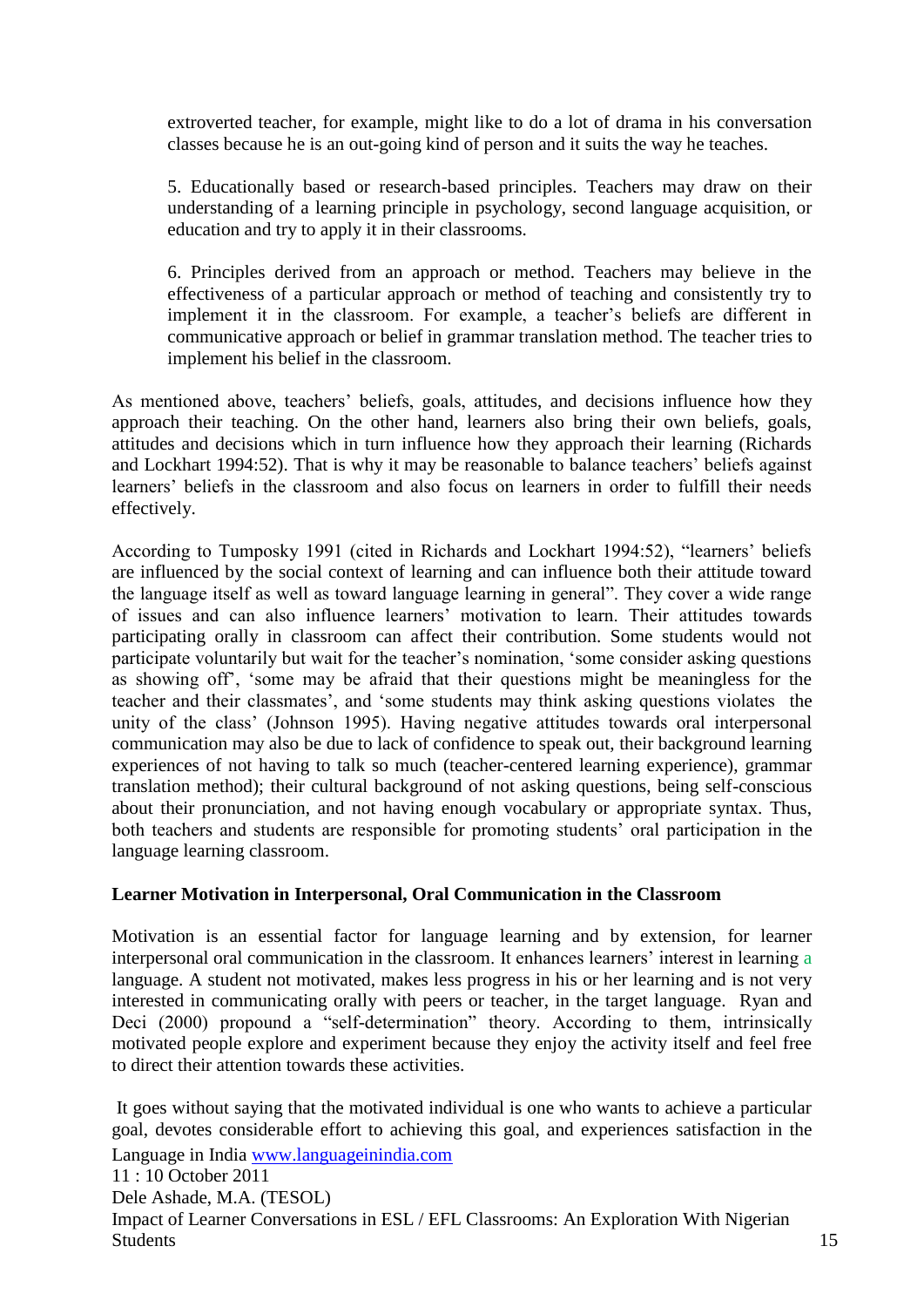activities associated with achieving the goal. Skill in motivating students to learn is basic to teachers" effectiveness. Thus, teachers need to create motivational conditions for the learners. Dornyei (2001:121) suggests three basic motivational conditions as follow:

- appropriate teacher behaviours and a good relationship with the students;
- a pleasant and supportive classroom atmosphere;
- a cohesive learner group with appropriate group norms;

Dornyei and Csizer's (1998 cited in Dornyei 2001) argue that teachers play a significant role in socialising and shaping the motivation of their students through their personal characteristics, verbal and non-verbal "immediate" behaviour, active motivational socializing behavior, and classroom management practices. A study of Hungarian teachers of English confirms that almost everything a teacher does in the classroom has a motivational influence on students, which makes teacher behavior a powerful "motivational tool". In that study, the participants rated the teacher"s own behavior as the most important and, at the same time, extremely underutilized motivational factor in the classroom. Alison 1993 (cited in Dornyei 2001) believes that when a teacher has a good rapport with the students, his attitudes "persuade" or "attract" students to engage in on-task behaviours. It is important for him to establish relationships of mutual trust and respect with the learners.

Creating a pleasant and supportive atmosphere in the classroom will reduce learners" anxiety and promote learning effectiveness and L2 motivation (MacIntyr, Young 1999 cited in Dornyei 2001). In a psychologically safe classroom climate, learner involvement will be the highest as they are encouraged to express their opinions and they feel as they are protected from ridicule and embarrassment.

Concerning group norms, group characteristics have important motivational bearings, and central to these characteristics is the level of cohesiveness among the class members. Dornyei and Malderez 1997 (cited in Dornyei 2001:123) state that it is beneficial to include an explicit norm building procedure early in the group's life by formulating potential norms, justifying their purpose in order to enlist support for them, having them discussed by the whole group, and finally agreeing on mutually accepted set of 'class rules', with the consequences for violating them also specified.

Promoting cooperation among the learners is also one the factors that encourage student motivation towards interpersonal oral communication. Dornyei has studied copiously and found them to be unanimous in claiming that students in cooperative environments have more positive attitudes towards learning and develop higher self-esteem and self-confidence than in other classroom structures. According to Slavin (1994:43 cited in Dornyei 2001) cooperative learning entirely built on the concept of peer collaboration has been "one of the greatest success stories in the history of educational research". There are several reasons for the very favourable impact of cooperation on motivation: when students work together they tend to like each other regardless of ethnic, cultural, class or ability difference, they are dependent on each other and share common goals. This creates a feeling of solidarity and comradely supportiveness. As counting on their peers, learners' expectation of success is likely to be higher than working individually and decreases anxiety and stress than in individual work. Moreover, cooperative teams promote learner autonomy because students have to work a lot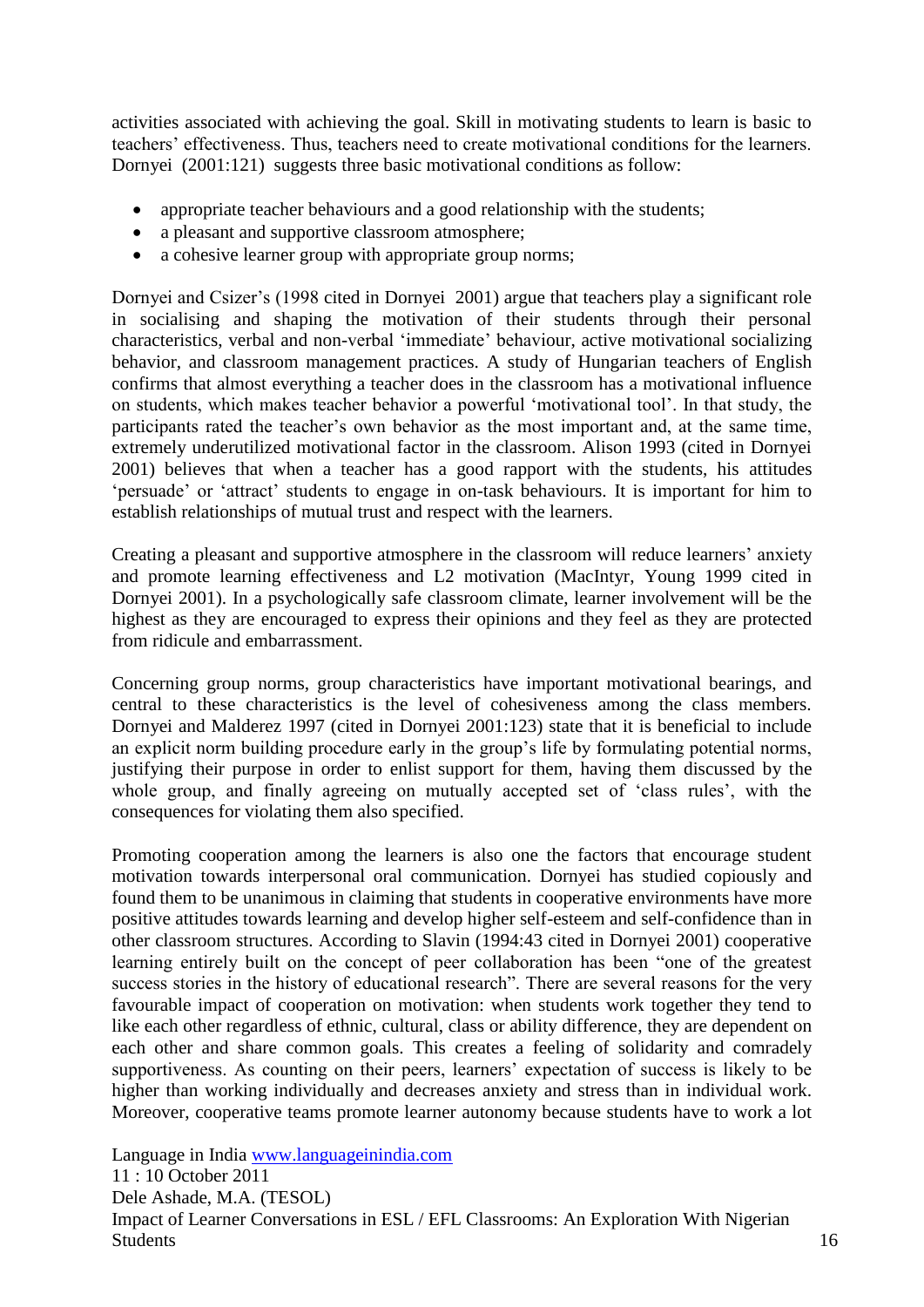without the immediate supervision of the teacher and autonomy is a powerful contributor to motivation (Dornyei 2001).

#### **Functions of Learner, Interpersonal Oral Communication in the Classroom**

Research has shown that interpersonal verbal communication in the classroom is capable of providing learners the opportunity to learn from each other and acquire comprehensible input (Tsui 1995:72). In line with the Communicative Language Teaching approach, pair work and group work can create opportunities for students to acquire the language incidentally as they communicate freely, while engaging in a dialogue, role-play, mock interview, debates or taking part in some other forms of communicative, oral activities. In whole class interaction, input can be acquired from students' participation such as answering the teacher's questions, initiating questions, giving opinions, supporting opinions, answering in chorus, and seeking clarification from the teacher (Johnson 1995; Van Lier 1994; Tsui 1995). Dornyei (2001) avers that small group activities in the spirit of Communicative Language Teaching create peer interaction and build learners" communicative competence.

Learners are believed to access the opportunity to produce comprehensible output when they are encouraged to communicate freely in the classroom (Tsui 1995:72). In doing so, they can practise using what they have learnt or acquired implicitly either from the teacher and their classmates or from exposure outside the classroom. However, it remains a cause for alarm that, "...rather than make CLT an activity-oriented engagement for learners, teachers have made theoretical, paper-work exercises of it" (Ashade, 2011: 84). CLT activities are expected to be essentially practical. Students are compelled to consider making adjustment when they try to be understood while communicating either with the teacher or with their classmates, and this gives them the opportunity for language acquisition (Johnson 2001:95).

In this case, teachers need to be aware that not all learners respond in the same way to classroom interpersonal oral communication. In describing different kinds of learners, Cook (2001) distinguishes between two types: extroverts and introverts. Extroverted learners may have little difficulty producing output in whole-class interaction or initiating questions or topics whereas introverts will find it easier to practise using the patterns they have learnt or acquired while working in pair or in groups. Introverts are reluctant to take part in wholeclass oral communication. Whichever pattern is used, the benefit is that learners have the opportunity to produce output.

Learners" oral interaction also brings benefits to the teaching-learning situation in a language classroom. According to Chaudron (1995), through interpersonal oral communication, teachers can help students incorporate the language structures taught in the classroom to use them in meaningful ways. In whole-class interaction, students contribute when they ask questions or initiate topics, and the teacher can make use of the initiation for further explanation. When students answer questions that require their own opinions, the teacher could reconstruct their answers to start a discussion (Johnson 1995). Even students" mistakes in answering the teacher"s questions can be considered as contributions because they will help the teacher know the students' need and provide the teacher with opportunities to give linguistic explanation to the class in later lessons even if they would not be corrected instantly (Gower, Philips and Walters, 1995). Interpersonal, verbal communication has potentials for creating a lively atmosphere in the classroom, as students do not just regurgitate

Language in India [www.languageinindia.com](http://www.languageinindia.com/)

11 : 10 October 2011

Dele Ashade, M.A. (TESOL)

Impact of Learner Conversations in ESL / EFL Classrooms: An Exploration With Nigerian Students and the students of the students of the students of the students of the students of the students of the students of the students of the students of the students of the students of the students of the students of t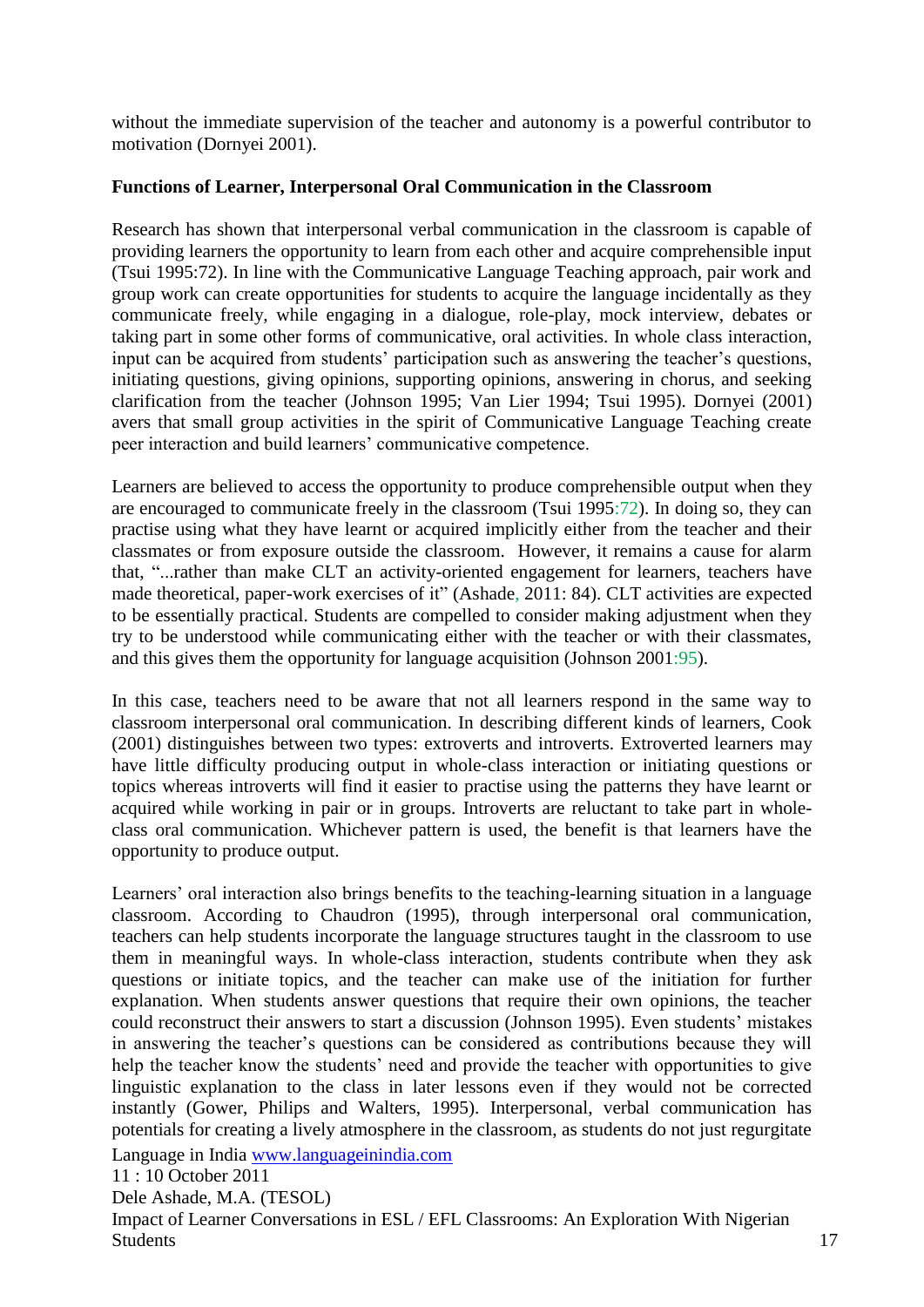what they have learnt or passively listen to the teacher's monologue even when language learning takes place in these situations.

Richards and Lockhart (1994) believe that learners can have different personalities and cognitive learning styles and for this reason, they can have their own preference of subjects of oral communication that they like to discuss. In the same way, Ohta (2001) assumes that a person can learn by means of private speech, dialogue with oneself in imitation and repetition of what others say.

#### **Teacher Options for Learner Oral Communication Lessons**

Since learners have different styles and preferences for learning due to affect and nonlinguistic factors such as their cultural background, past learning experiences, and personalities, teachers may not be able to force them to participate orally when they are not ready for it (Johnson 1995:56-57; Tsui 1996;146). In order to provide conditions for students to communicate in pairs or in other considered group types, teachers need sufficient knowledge of the nature of classroom interaction and its patterns.

In carrying out learner conversations in the classroom, Ur (1997:228) provides some patterns:

- 1. Teacher-talk, to which students respond silently without any initiative on their part
- 2. Choral responses the class repeats the teacher"s model or cue in the choruses
- 3. Close-ended teacher questioning, which requires only one right response, and is also known as Initiation-Response-Feedback (IRF)
- 4. Open-ended teacher questioning, for which a number of possible right answers can be given
- 5. Students initiate questions according to the teacher"s nomination and the teacher answers their questions
- 6. Full-class interaction, in which students debate a topic or do a language task as a class, and the teacher intervenes occasionally to stimulate participation, or to monitor
- 7. Individual work: students working independently to perform a task or a set of tasks, and assisted by the teacher where necessary
- 8. Collaboration: students working together usually in pairs to perform a task or a set of tasks, and the teacher may or may not intervene
- 9. Group work: students working in small groups on tasks that entail interaction, and the teacher walks around listening
- 10. Self-assess. Students select their own learning tasks, and work autonomously.

It has been established that learners" participation in classroom verbal communication can bring benefits not only to individuals who take part in interaction but also to the teachinglearning situation in the classroom.

#### **Strategies for Successful Classroom Conversation Sessions**

In the teaching ESOL classroom, teachers' beliefs play a great role, as it greatly determines the extent of their students' achievement as Borg (2003) suggests that teachers' attitude encompasses a range of psycho-social constructs including what language teachers think, know and believe and its relationship to instructional decisions and practices.

Language in India [www.languageinindia.com](http://www.languageinindia.com/)

Dele Ashade, M.A. (TESOL)

Impact of Learner Conversations in ESL / EFL Classrooms: An Exploration With Nigerian Students and the students of the students of the students of the students of the students of the students of the students of the students of the students of the students of the students of the students of the students of t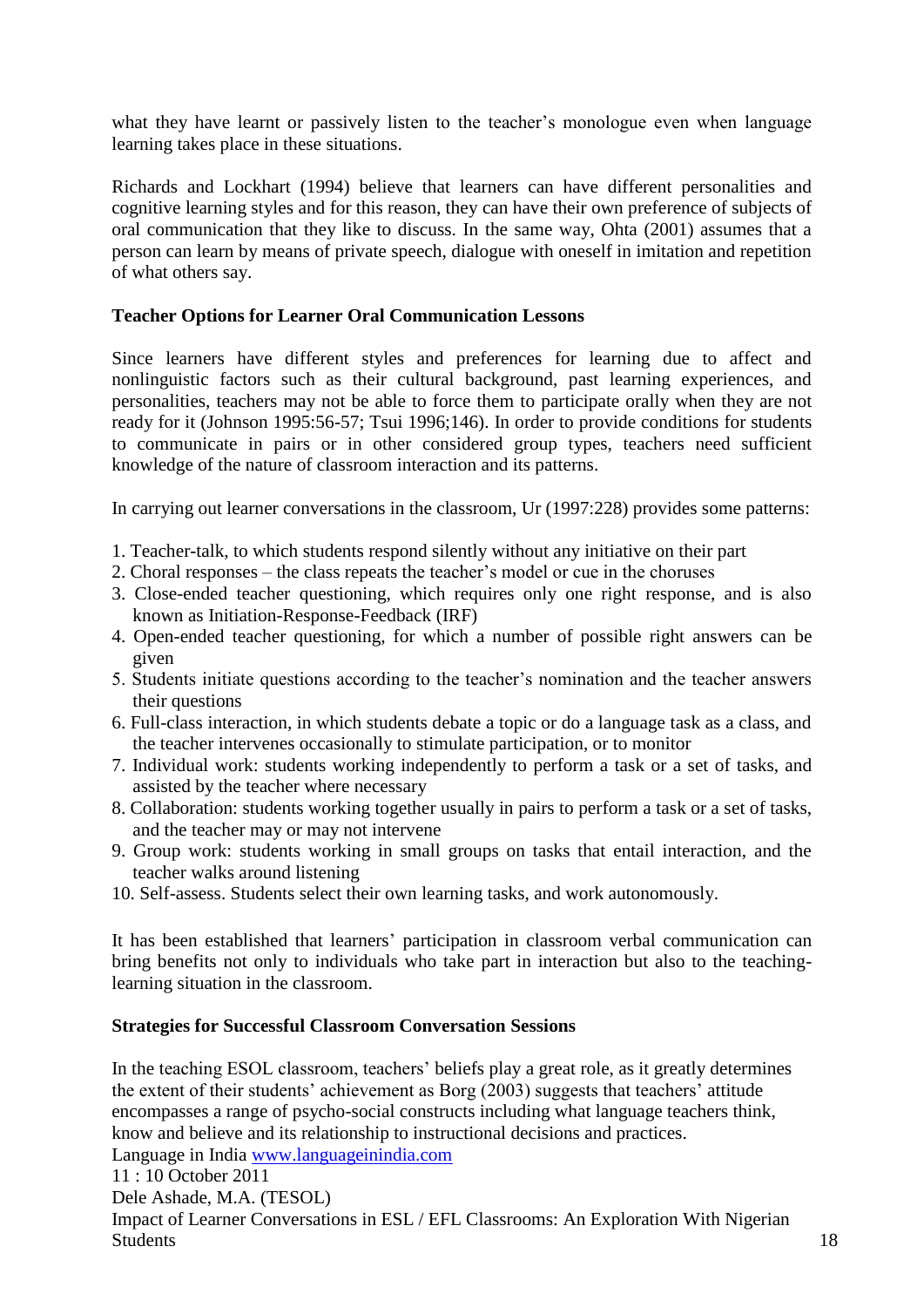From personal experience, I have discovered some means of preparing the minds of learners for successful sessions of conversation in the classroom. Creating background music while students do group work could psychologically speaking, reduce learner"s tension and anxiety and spur them to greater output. Another means of achieving or creating an atmosphere for conversation is, saying funny things and cracking jokes while asking questions from the students. Also, examples could be given in learners' native language before a role-play activity, for example.

This could ensure perfect understanding of the idea, and this could lead to a fluid use of language. Calling for volunteer discussants before a mock interview, roleplay, dialogue or other forms of conversation may prove productive. This is different from spotlighting----singling out a student and asking this student to perform or answer correctly before others) which is common in the United States (Mohatt and Erikson, 1981). Calling on an unprepared or unwilling member of class for action may have negative implications for the learner's composure.

Another way of achieving successful conversation sessions is by acknowledging students who take part in some form of conversation activities with claps, award of points and verbally eulogising them. This is in line with MacIntyr and Young"s conviction (cited in Dornyei 2001) that, creating a pleasant and supportive atmosphere in the classroom reduces learners" anxiety and promotes learning effectiveness and L2 motivation.

Another dimension to facilitating conversations in the language classroom is the creation of an atmosphere of freedom for the learners. In a situation like this, learners are afforded the freedom to choose whatever subject to discuss between themselves while the teacher feels free to discuss his or her personal second-language learning experiences with the learners with a view to gaining their confidence. They may also be better off with only occasional corrections as correcting them frequently might erode their confidence and composure.

#### **References**

Ashade, B. (2011). Evaluating the implementation of explicit grammar. Deutschland: LAP Lambert Academic Publishing GmbH & Co.

=====================================================

- Borg, S. (2003). Teacher cognition in grammar teaching: A literature review. *Language Awareness, 12*, 96-108.
- Brown, H.D. (2002). English language teaching in the "post-method" era: Toward better diagnosis, treatment and assessment. In J. Richards & W. Renandya (Eds.), *Methodology in language teaching: An anthology of current practice* (pp. 9-18). Cambridge: Cambridge University Press.
- Cameron, L. (2001). *Teaching English to young learners.* Cambridge: Cambridge University Press.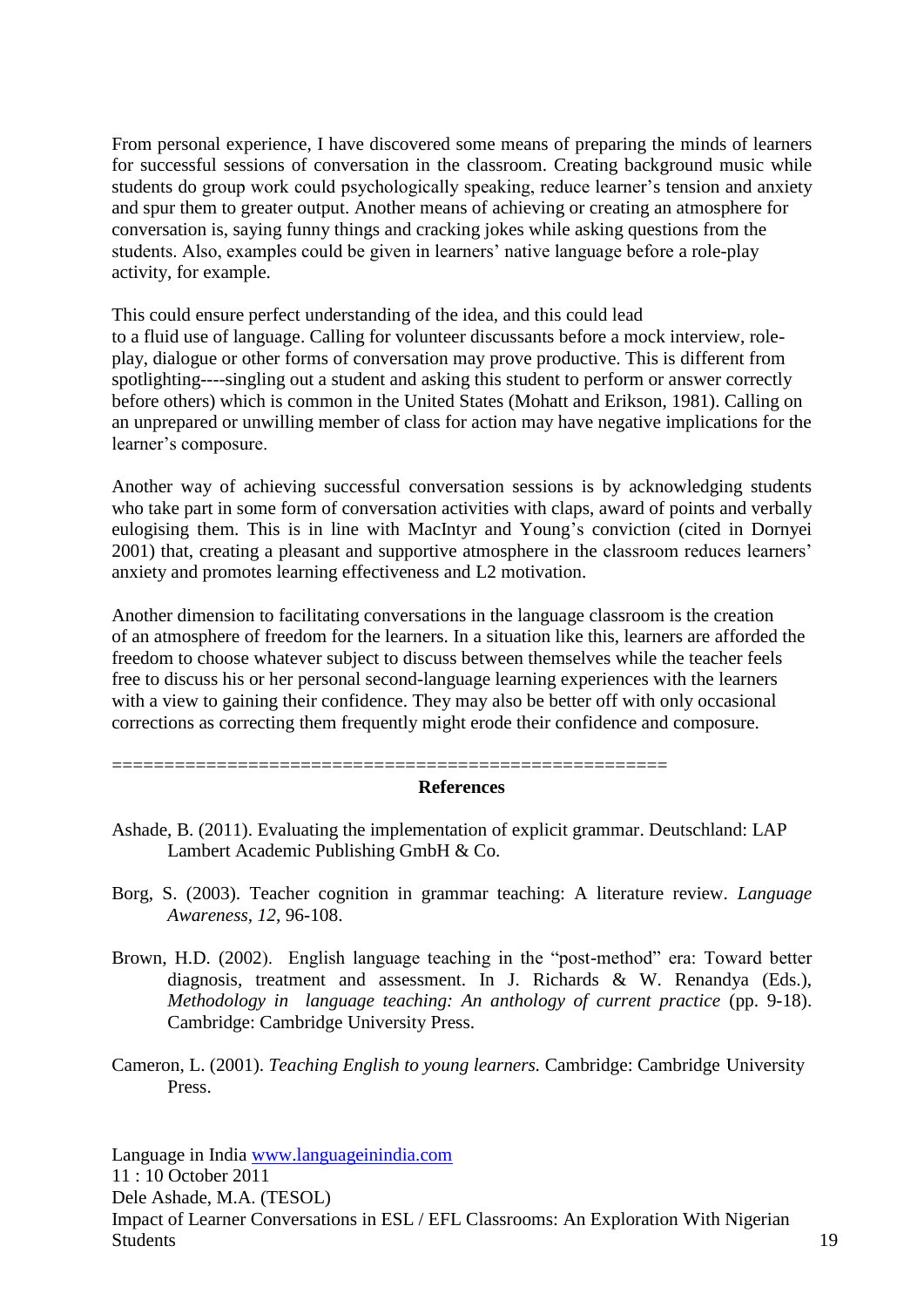- Canagarajah, S. (2005). Reconstructing local knowledge, reconfiguring language studies. In S. Canagarajah (Ed.), *Reclaiming the local in language policy and practice* (pp.3-24). Mahwah, NJ: Lawrence Erlbaum Associates.
- Celce-Murcia, M. (1991). Language teaching approaches: An overview. In M. Celce-Murcia (Ed.), *Teaching English as a foreign language* (2nd ed., pp. 458-483). NewYork: Newbury House.
- Chandler, R. (1988). Unproductive busy work. *English in Education, 22*, 20-28.
- Chaudron, C. (1995). *Second language classroom: Research on teaching and learning*. Cambridge: Cambridge University Press.
- Clarke, M.A. (1994). The dysfunctions of the theory / practice discourse. *TESOL Quarterly, 28,* 9-26.
- Dornyei, Z. (2001). *Motivational strategies in the language classroom*. Cambridge: Cambridge University Press.
- Ellis, R. (2003). *Task-based language learning.* Oxford: Oxford University Press.
- Faerch, C. (1985). Meta talk in FL classroom discourse. *Studies in Second Language Acquisition, 7*, 184-199.
- Gower, R., Philips, D., and Walters, S. (1995). *Teaching practice handbook*. Oxford: Heinemann, Reed Educational and Professional Publishing Limited.
- Johnson, K. (1995). *Understanding communication in the second language classroom*. Cambridge: Cambridge University Press.
- Kramsch, C. J. (1994). Interactive discourse in small and large groups. In W.M. Rivers (e.d), *Interactive language teaching*. Cambridge: Cambridge University Press. pp.17-30.
- Kumaravadivelu, B. (1994). The postmethod condition: (E) merging strategies for second / foreign language teaching. *TESOL Quarterly, 28*, 27-48.
- Kumaravadivelu, B. (2001). Toward a post method pedagogy. *TESOL Quarterly, 33,* 453- 484.
- Lado, R. (1964). *Language teaching: A scientific approach*. New York: McGraw- Hill.
- Littlewood, W. (1981). *Communicative language teaching*. Cambridge: Cambridge University Press.

Malamah-Thomas, A. (1991). *Classroom interaction*. Oxford: Oxford University Press.

Marckwardt, A. (1972). Changing winds and shifting sands. *MST English Quarterly*, *21,* 3 – 11.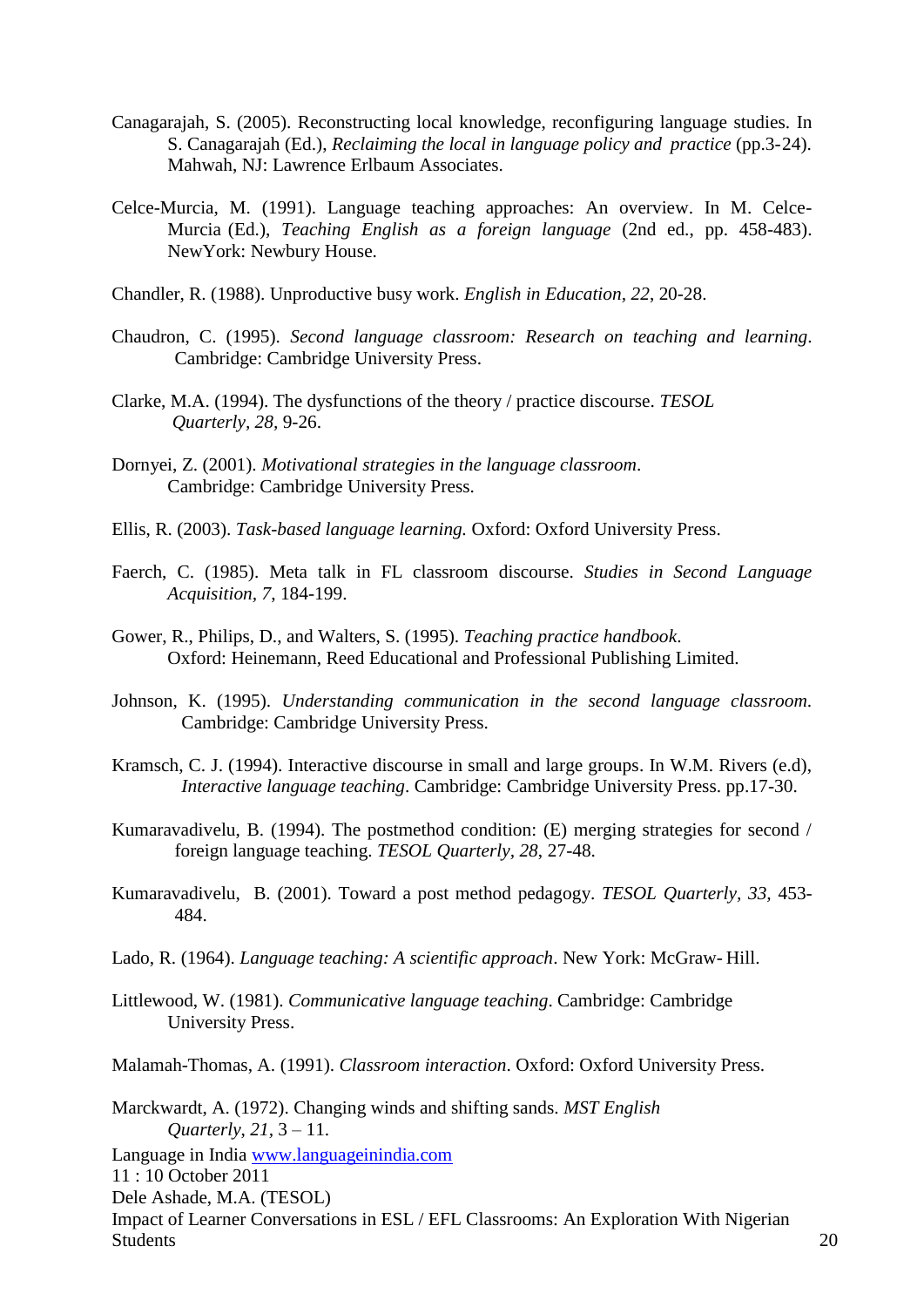- Mitchell, R and Myles, F (1998). *Second language learning theories*. Oxford: Oxford University Press.
- Mohatt, G. & Erikson, F. (1981). Cultural differences in teaching styles in an Odawa school: A sociolinguistic approach. H. Trueba, P. Guthrie & K. Au, (Eds.), *Culture and the bilingual classroom*: *Studies in classroom ethnography*. Rowley, Massachusetts: Newbury House.
- Nunan, D. (1991). *Language teaching methodology*. Prentice: Prentice Hall.
- Obanya, P. (2002). Curriculum overload in the language education programme for basic education. In L. Adebayo, I. Isiugo-Abanihe, and I.N. Ohi (Eds). *Perspectives on applied linguistics in language and literature.* Ibadan: Stirling-Horden Publishers (Nig) Ltd.
- Ohta, A. S. (2001). *Second language acquisition processes in the classroom–Learning Japanese.* New Jersey: Lawrence Erlbaum Associates Publishers.
- Prabhu, N.S. (1990). There is no best method why? *TESOL Quaterly*, *24,* 161 176.
- Richards, J.C., Lockhart, C. (1994). *Reflective teaching in second language classrooms*. Cambridge: Cambridge University Press.
- Rivers, W.M. (1994) Interaction as the key to teaching language for communication in W.M. Rivers (Ed.), *Interactive Language Teaching*. Cambridge:Cambridge University Press. pp.3-16
- Ryan, R.M., & Deci, E.L. (2000). Self determination theory and the facilitation of intrinsic motivation, social development and well-being. *American Psychologist, 55*, 68-78.
- Skehan, P. (1998). *A cognitive approach to language learning.* Oxford: OUP.
- Stern, H.H. (1985). Review of methods that work: A smorgasbord of ideas for language teachers*. Studies in Second Language Acquisition*, *7*,  $249 - 251$ .
- Tarvan, W.L. and Al-Arishi, A.Y., (1991). Rethinking communicative language teaching: reflection and the EFL classroom. *TESOL Quarterly 25,* (1). pp.9-27.
- Tschannen-Moran, M., & Woolfolk, H.A. (2001). Teacher efficacy: Capturing an elusive concept. *Teaching and Teacher Education, 17*, 783-805.

Tsui, A.B.M., (1995). *Introducing classroom interaction*. London: Penguin Books Ltd.